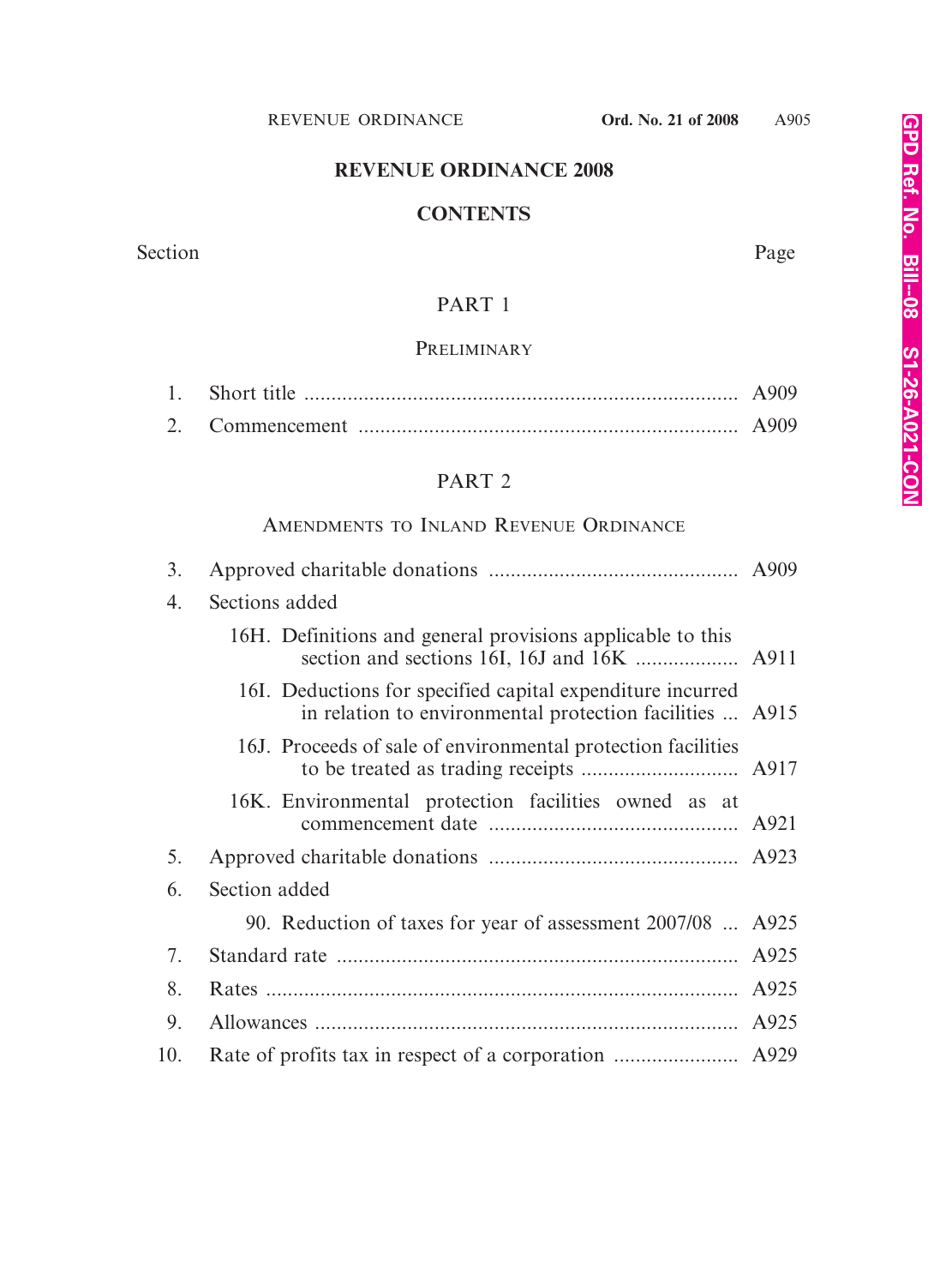| Section |                               |                                                       | Page |
|---------|-------------------------------|-------------------------------------------------------|------|
|         | 11. Schedules 17 and 18 added |                                                       |      |
|         |                               | Schedule 17 Environmental protection facilities  A929 |      |
|         |                               | Schedule 18 Reduction of taxes for year of assessment |      |

# PART 3

# AMENDMENTS TO HOTEL ACCOMMODATION TAX ORDINANCE

| 14. Schedule added |                                                           |  |
|--------------------|-----------------------------------------------------------|--|
|                    | Schedule Rate specified for purposes of section 3(1) A937 |  |

# PART 4

# TRANSITIONAL PROVISIONS

| 17. | Applications for holding over payment of provisional salaries     |  |
|-----|-------------------------------------------------------------------|--|
| 18. | Applications for holding over payment of provisional profits      |  |
|     | 19. Applications under section 17 or 18: general provisions  A943 |  |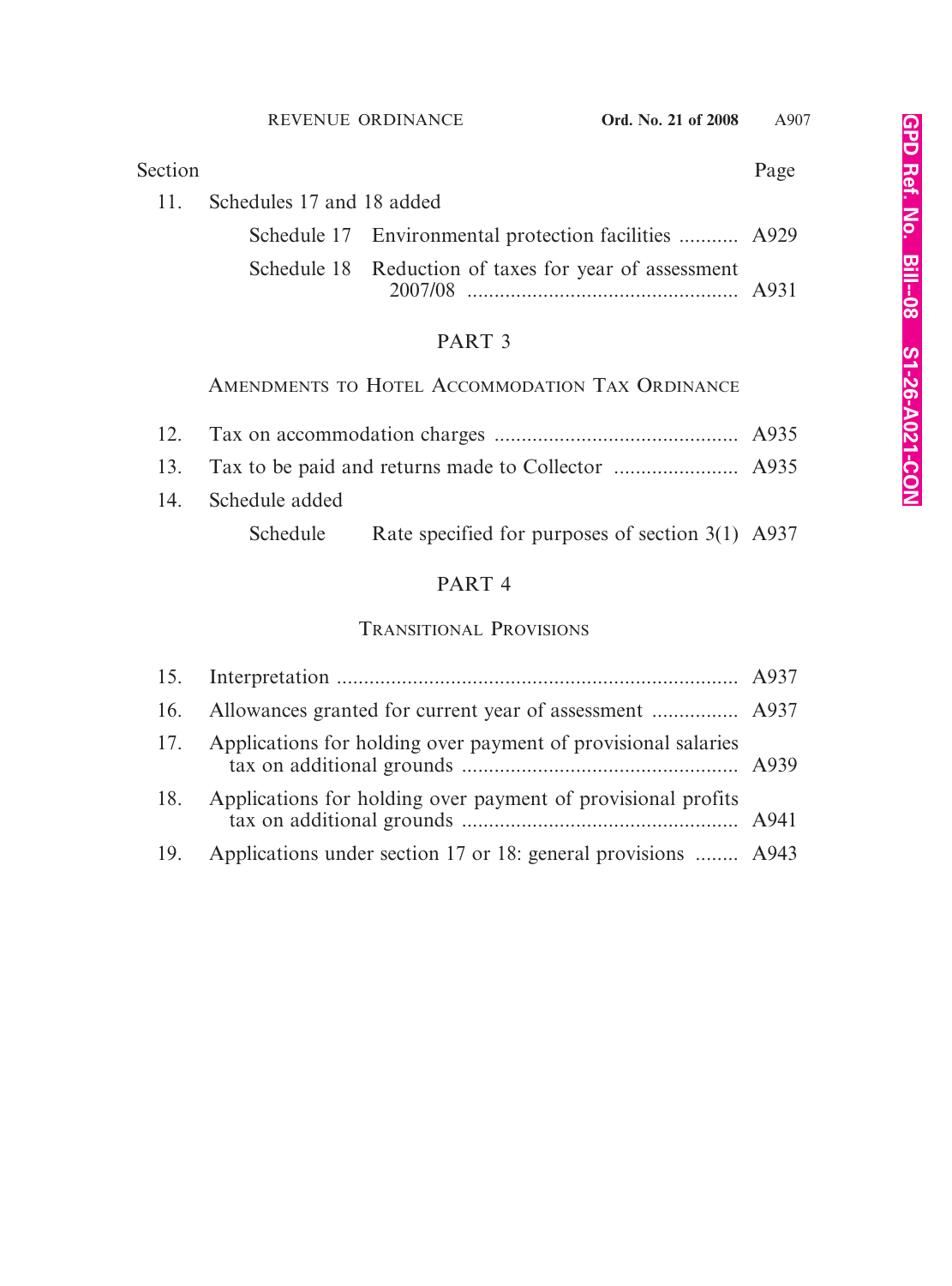#### REVENUE ORDINANCE **Ord. No. 21 of 2008** A909

# **HONG KONG SPECIAL ADMINISTRATIVE REGION**

ORDINANCE NO. 21 OF 2008



Donald TSANG Chief Executive 26 June 2008

An Ordinance to amend the Inland Revenue Ordinance and the Hotel Accommodation Tax Ordinance to give effect to certain proposals in the Budget introduced by the Government for the 2008–2009 financial year, and to provide for related matters.

[27 June 2008]

Enacted by the Legislative Council.

# PART 1

# **PRELIMINARY**

# **1. Short title**

This Ordinance may be cited as the Revenue Ordinance 2008.

### **2. Commencement**

(1) This Ordinance, except Part 3, shall come into operation on the day on which this Ordinance is published in the Gazette.

(2) Part 3 shall come into operation on 1 July 2008.

# PART 2

# AMENDMENTS TO INLAND REVENUE ORDINANCE

# **3. Approved charitable donations**

(1) The heading of section 16D of the Inland Revenue Ordinance (Cap. 112) is amended by adding "**(Part IV)**" after "**donations**".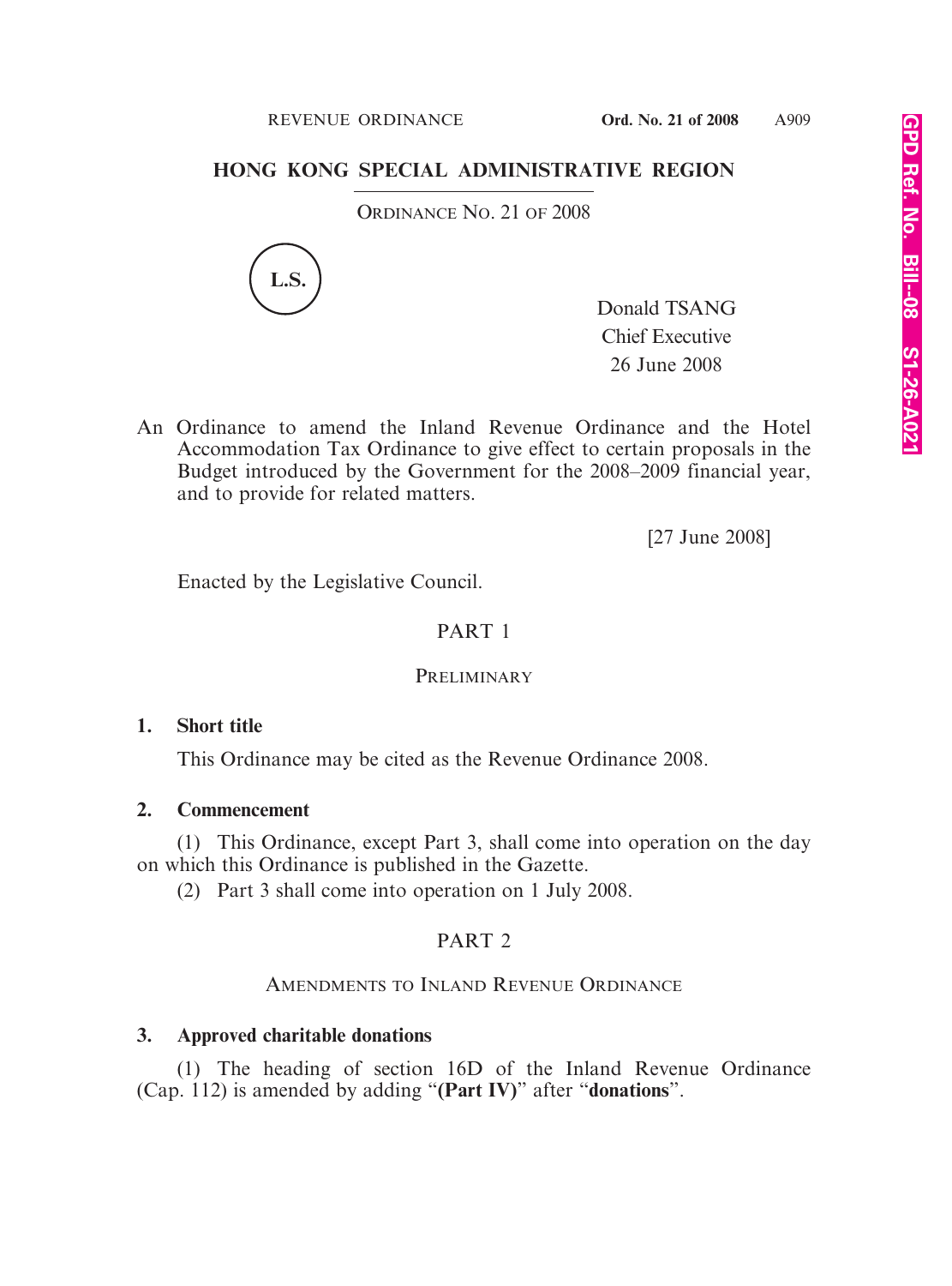(2) Section 16D(2) is amended by repealing "for any year of assessment".

(3) Section 16D(2)(*a*) is amended by adding "for any year of assessment," before "any sum".

(4) Section 16D(2)(*aa*) is amended by adding "for any year of assessment," before "any sum".

(5) Section  $16D(2)(b)$  is repealed and the following substituted—

- "(*b*) for any year of assessment up to and including the year of assessment commencing on 1 April 2002, a sum in excess of 10% of the balance of that person's assessable profits after making any adjustment for the allowances and charges provided under Part VI;
	- (*c*) for the year of assessment commencing on 1 April 2003 or any subsequent year of assessment up to and including the year of assessment commencing on 1 April 2007, a sum in excess of 25% of the balance of that person's assessable profits after making any adjustment for the allowances and charges provided under Part VI;
	- (*d*) for any year of assessment commencing on or after 1 April 2008, a sum in excess of 35% of the balance of that person's assessable profits after making any adjustment for the allowances and charges provided under Part VI.".

### **4. Sections added**

The following are added—

### "**16H. Definitions and general provisions applicable to this section and sections 16I, 16J and 16K**

(1) In this section and sections 16I, 16J and 16K—

"building or structure" (建築物或構築物) means—

- (*a*) any commercial building or structure as defined in section  $40(1)$ ; or
- (*b*) any industrial building or structure as defined in section  $40(1)$ ;
- "capital expenditure" (資本開支) has the meaning assigned to it by section  $40(1)$ ;
- "commencement date" (生效日期) means the date on which section 16I comes into operation;
- "environmental protection facility" (環保設施) means—
	- (*a*) any environmental protection machinery; or
	- (*b*) any environmental protection installation;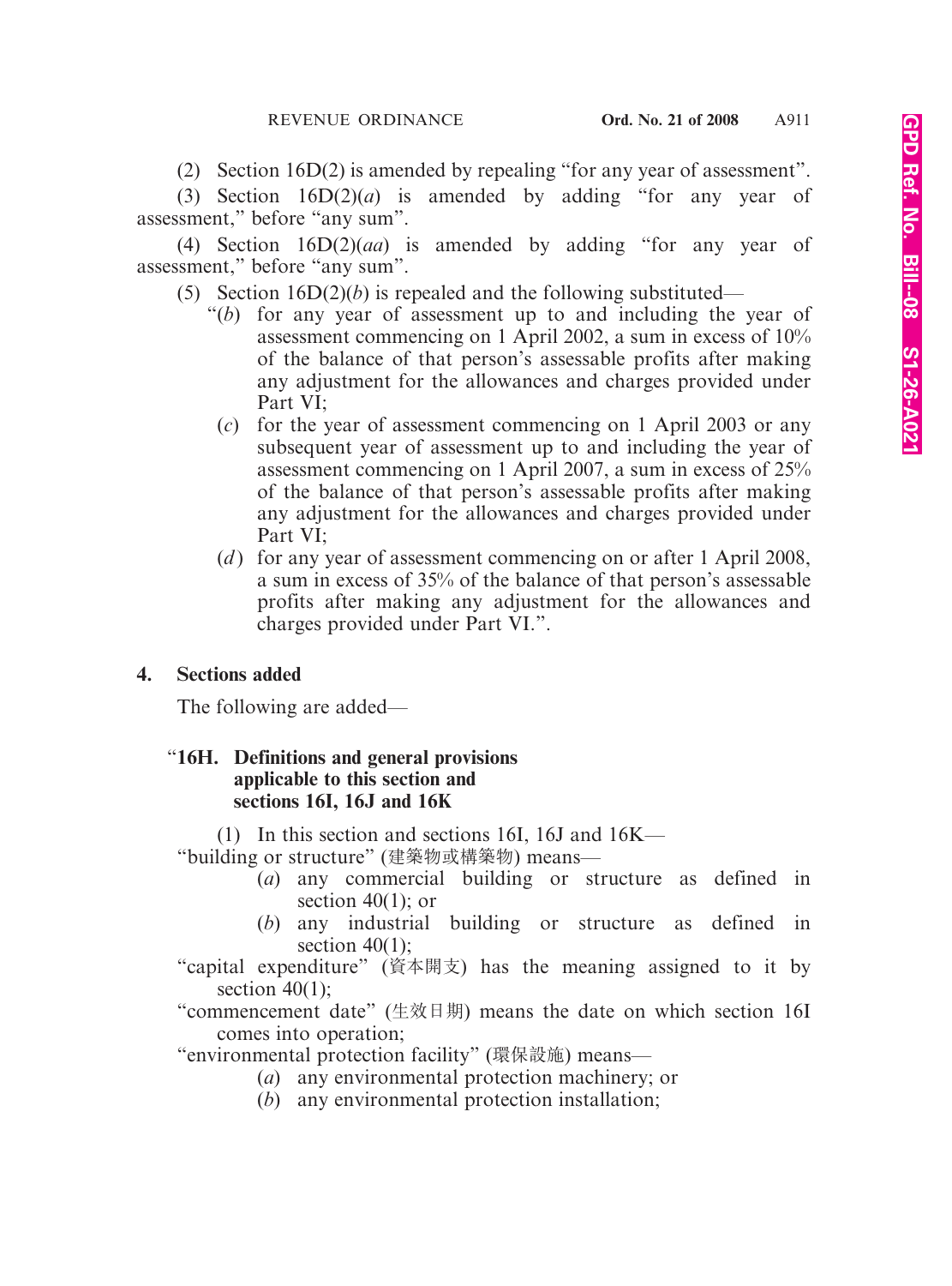"environmental protection installation" (環保裝置) means any installation, or part of any installation, that is specified in Part 2 of Schedule 17 and forms a building or structure;

"environmental protection machinery" (環保機械)—

- (*a*) means any machinery or plant that is specified in Part 1 of Schedule 17; but
- (*b*) does not include any machinery or plant in which any person holds rights as a lessee under a lease;
- "relevant interest" (有關權益) has the meaning assigned to it by section  $40(1)$ :

"relevant proceeds of sale" (有關售賣得益), in relation to an environmental protection facility in respect of which a deduction has been allowed under section 16I, means—

- (*a*) if section 16I(4) does not apply, the proceeds of sale of the facility; or
- (*b*) if section 16I(4) applies, such part of the proceeds of sale of the facility as is proportionate to the extent to which the deduction has been allowed;

"residue of expenditure" (開支剩餘額) has the meaning assigned to it by section 40(1):

"specified capital expenditure" (指明資本開支)—

- (*a*) means any capital expenditure incurred on—
	- (i) the provision of any environmental protection machinery; or
	- (ii) the construction of any environmental protection installation; but
- (*b*) does not include—
	- (i) any capital expenditure that may be deducted under any other section of this Part; or
	- (ii) any capital expenditure incurred under a hire-purchase agreement;

"unallowed amount" (未獲容許扣除款額), in relation to an environmental protection installation in respect of which a deduction has been allowed under section 16I and which is subsequently sold, means—

- (*a*) if section 16I(4) does not apply, the amount of specified capital expenditure incurred in relation to the installation that is still unallowed as at the time of the sale; or
- (*b*) if section 16I(4) applies, such part of the amount referred to in paragraph (*a*) as is proportionate to the extent to which the deduction has been allowed.
- (2) In this section and section 16K—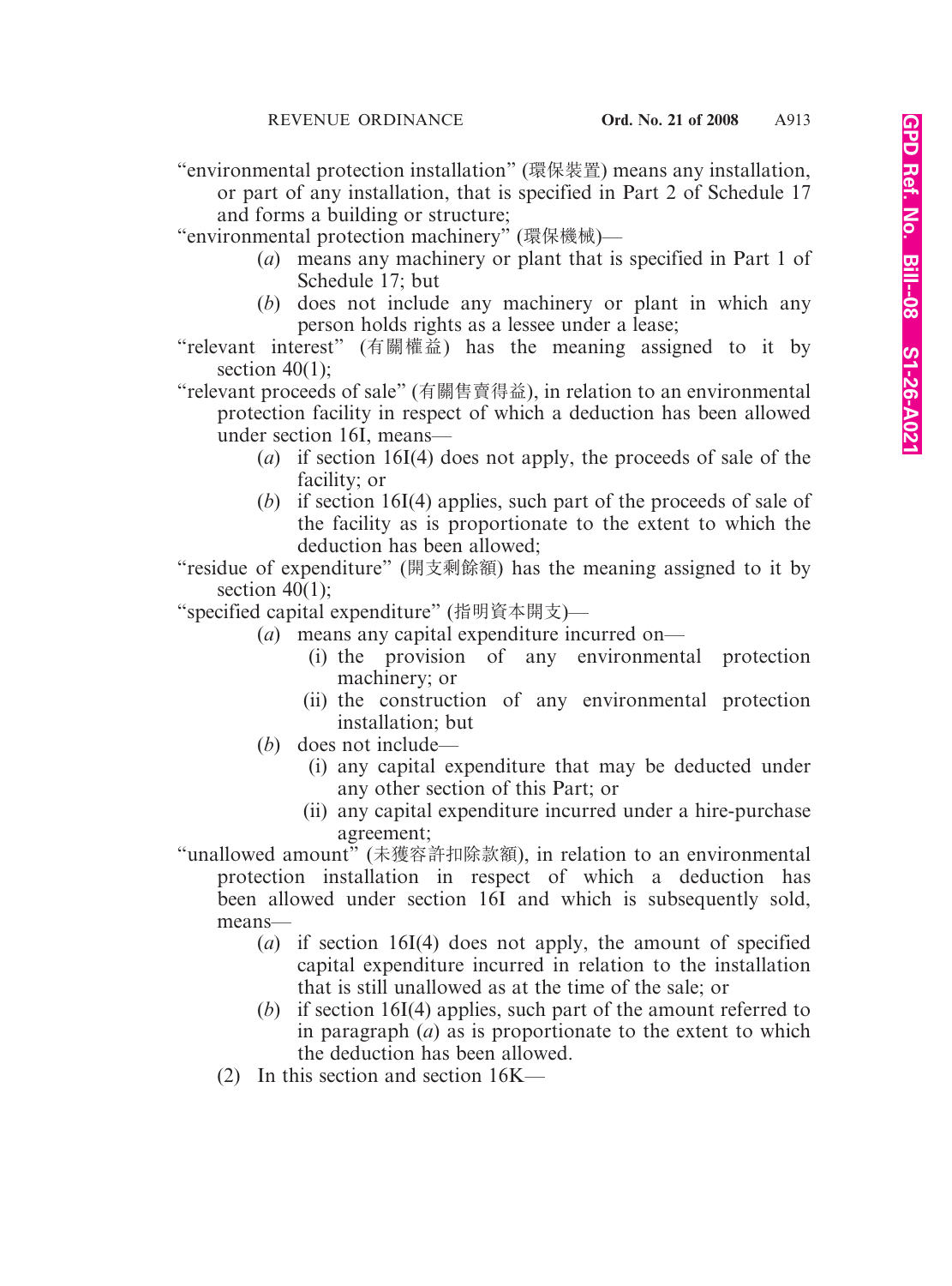- (*a*) a reference to capital expenditure incurred on the provision of any environmental protection machinery or any machinery or plant includes capital expenditure incurred on alterations to an existing building incidental to the installation of that environmental protection machinery or that machinery or plant, as the case may be; and
- (*b*) a reference to capital expenditure incurred on the construction of any environmental protection installation or any building or structure does not include any expenditure incurred on the acquisition of, or of rights in or over, any land.

(3) The Secretary for Financial Services and the Treasury may, after consultation with the Director of Environmental Protection, by notice published in the Gazette, amend Schedule 17.

### **16I. Deductions for specified capital expenditure incurred in relation to environmental protection facilities**

(1) Notwithstanding section 17, this section applies in ascertaining the profits from any trade, profession or business in respect of which a person is chargeable to tax under this Part for any year of assessment (referred to in this section as "that year of assessment").

(2) Any specified capital expenditure incurred by the person during the basis period for that year of assessment in relation to any environmental protection machinery shall be deducted.

(3) Any specified capital expenditure incurred by the person during the basis period for that year of assessment in relation to any environmental protection installation shall be deducted as follows—

- (*a*) 20% shall be deducted for that year of assessment; and
- (*b*) the remaining part shall be deducted by 4 equal amounts, one for each of the next succeeding 4 years of assessment, so long as the installation has not been sold at the end of the basis period for the year of assessment concerned.

(4) If an environmental protection facility is used partly in the production of profits chargeable to tax under this Part and partly for any other purposes, the amount that shall be deducted under subsection (2) or (3) is the amount of specified capital expenditure that is proportionate to the extent of the use of the facility in the production of those profits.

(5) A person is not entitled to the allowances under Part VI in respect of any specified capital expenditure if a deduction for any part of the expenditure is allowed under this section.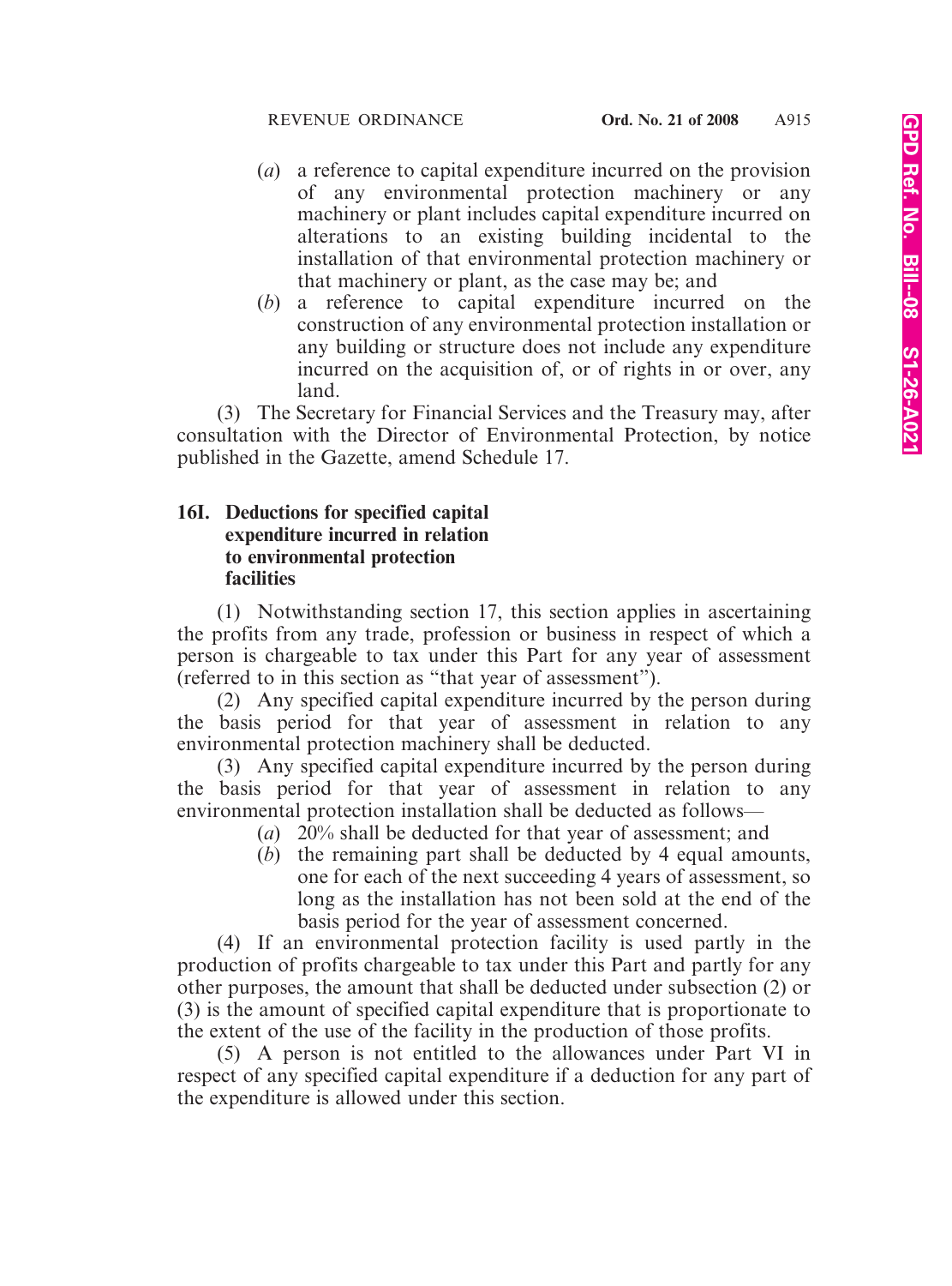(6) For the purposes of this section, any specified capital expenditure incurred for the purposes of a trade, profession or business by a person about to carry on the trade, profession or business shall be treated as if it had been incurred by that person on the first day on which he carries on the trade, profession or business.

### **16J. Proceeds of sale of environmental protection facilities to be treated as trading receipts**

(1) This section applies notwithstanding the exclusion relating to the sale of capital assets in section 14.

(2) If any environmental protection machinery in respect of which a deduction has been allowed under section 16I in ascertaining the profits from a trade, profession or business is subsequently sold, the relevant proceeds of sale shall, to the extent that they are not chargeable to tax under any other section of this Part and do not exceed the amount of the deduction, be treated as a trading receipt of the trade, profession or business, arising in or derived from Hong Kong and accruing—

- (*a*) at the time of the sale; or
- (*b*) if the sale occurs on or after the date on which the trade, profession or business is permanently discontinued, immediately before the date of discontinuance.

(3) If any environmental protection installation in respect of which a deduction has been allowed under section 16I in ascertaining the profits from a trade, profession or business is subsequently sold—

- (*a*) if there is an unallowed amount that exceeds the relevant proceeds of sale, the excess shall be deducted for the year of assessment in the basis period for which the sale occurs;
- (*b*) if there is an unallowed amount but the relevant proceeds of sale exceed that amount, the excess shall, to the extent that it is not chargeable to tax under any other section of this Part and does not exceed the amount of the deduction, be treated as a trading receipt of the trade, profession or business, arising in or derived from Hong Kong and accruing—
	- (i) at the time of the sale; or
	- (ii) if the sale occurs on or after the date on which the trade, profession or business is permanently discontinued, immediately before the date of discontinuance; or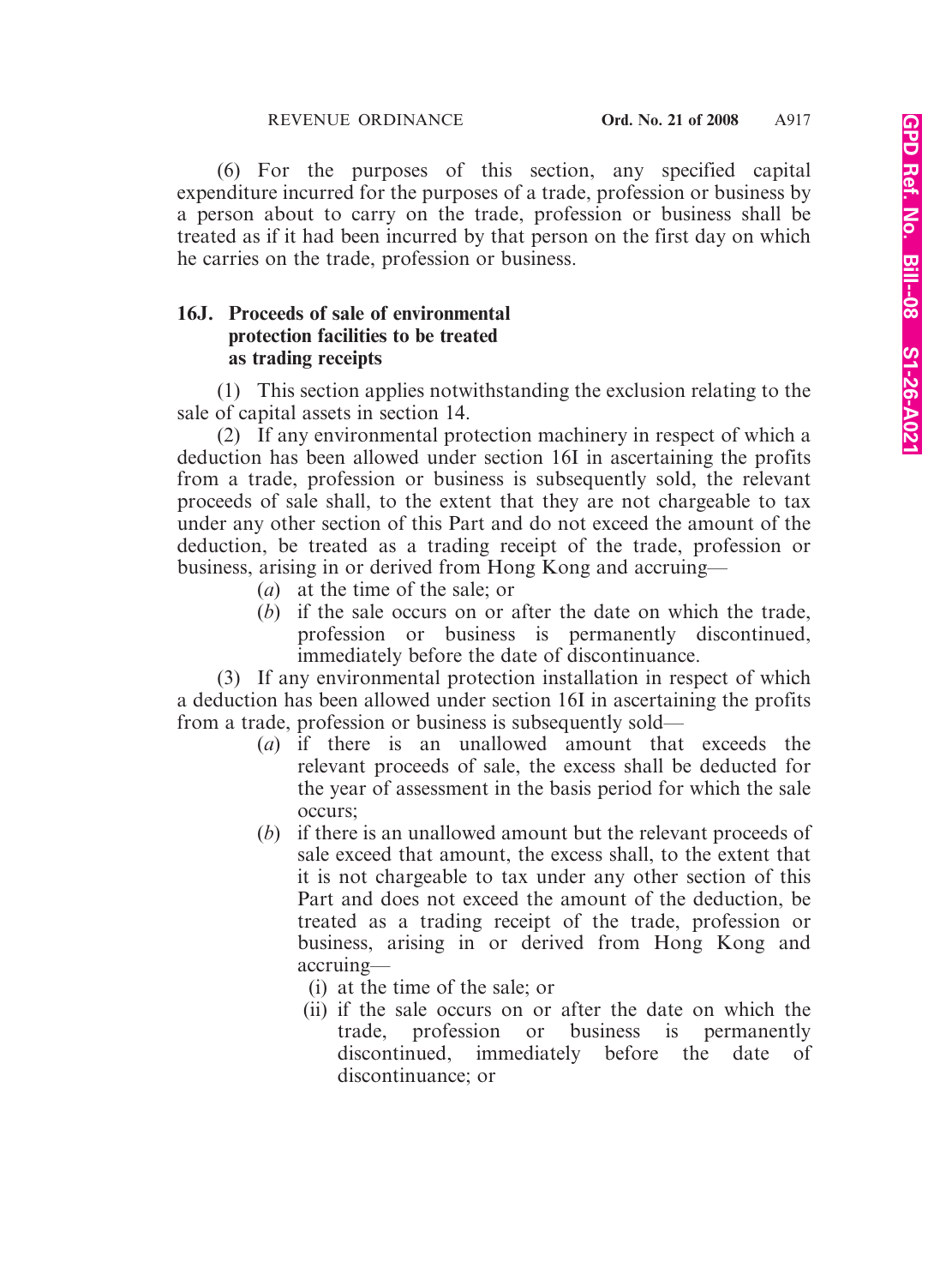- (*c*) if there is not an unallowed amount, the relevant proceeds of sale shall, to the extent that they are not chargeable to tax under any other section of this Part and do not exceed the amount of the deduction, be treated as a trading receipt of the trade, profession or business, arising in or derived from Hong Kong and accruing—
	- (i) at the time of the sale; or
	- (ii) if the sale occurs on or after the date on which the trade, profession or business is permanently discontinued, immediately before the date of discontinuance.

(4) If, in relation to the sale of an environmental protection facility as referred to in subsection (2) or (3)—

- (*a*) the buyer is a person over whom the seller has control;
- (*b*) the seller is a person over whom the buyer has control;
- (*c*) both the seller and the buyer are persons over both of whom some other person has control; or
- (*d*) the sale is between a husband and his wife, not being a wife living apart from her husband,

the Commissioner shall, if he is of the opinion that the sale price of the facility does not represent its true market value at the time of the sale, determine such true market value, and the amount so determined shall, for the purposes of subsection (2) or (3), as the case may be, be treated as the proceeds of that sale.

(5) For the purposes of subsections (2) and (3), if an environmental protection facility in respect of which a deduction has been allowed to a person under section 16I is subsequently destroyed—

- (*a*) the facility shall be treated as if it had been sold immediately before the destruction; and
- (*b*) any insurance money or other compensation of any description received by the person in respect of the destruction and any money received by him in respect of the remains of the facility shall be treated as the proceeds of that sale.

(6) For the purposes of this section, a reference to the time of the sale, in relation to an environmental protection facility, shall be construed as a reference to the time of completion of the sale of the facility, or the time when possession of the facility is given, whichever is the earlier.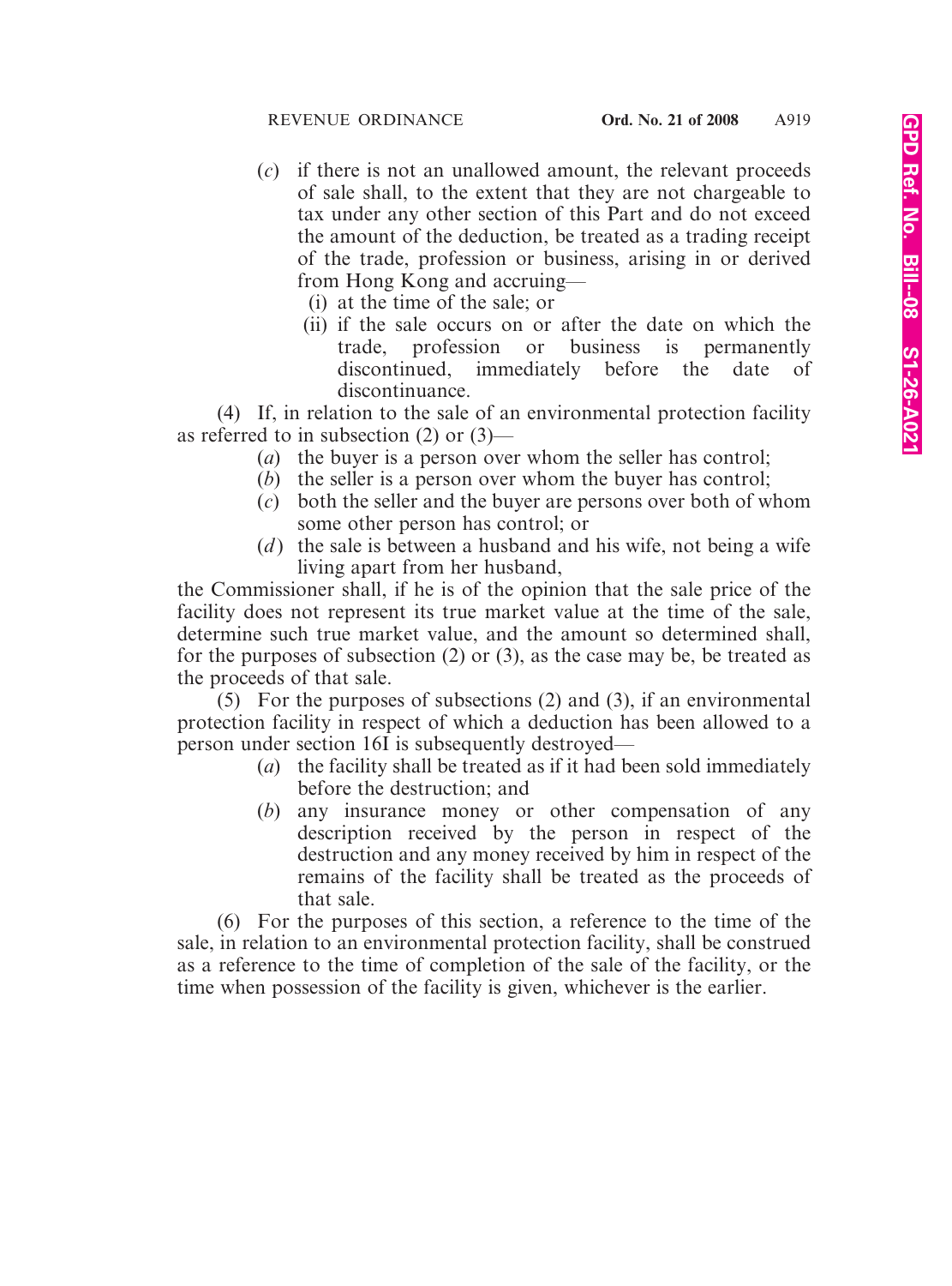### **16K. Environmental protection facilities owned as at commencement date**

(1) Subject to subsection (7), if, immediately before the commencement date, a person owned and had in use any machinery or plant that is environmental protection machinery, that person shall, for the purposes of section 16I, be deemed to have incurred, on the commencement date, specified capital expenditure in relation to that machinery or plant.

(2) Subject to subsection (7), if, immediately before the commencement date, a person owned and had in use any machinery or plant that would otherwise have qualified as environmental protection machinery but for the fact that that machinery or plant does not comply with the registration or other requirements under Part 1 of Schedule 17, that person shall, for the purposes of section 16I, be deemed to have incurred specified capital expenditure in relation to that machinery or plant on the date on which the registration or other requirements are complied with.

(3) The specified capital expenditure deemed to have been incurred by a person in relation to any machinery or plant under subsection (1) or (2) shall be the capital expenditure incurred on the provision of that machinery or plant reduced by the aggregate of—

- (*a*) the amount of the initial allowances, if any, under section 37(1), 37A(1) or 39B(1); and
- (*b*) the amount of the annual allowances, if any, under section 37(2), 37A(3) or 39B(2),

made to the person in respect of the capital expenditure in all prior years of assessment.

- (4) Subject to subsection  $(7)$ , if—
	- (*a*) immediately before the commencement date, a person is entitled to an interest in any building or structure that is an environmental protection installation; and
	- (*b*) that interest is the relevant interest in relation to the capital expenditure incurred on the construction of that building or structure,

that person shall, for the purposes of section 16I, be deemed to have incurred, on the commencement date, specified capital expenditure in relation to that building or structure.

- (5) Subject to subsection (7), if—
	- (*a*) immediately before the commencement date, a person is entitled to an interest in any building or structure that would otherwise have qualified as an environmental protection installation but for the fact that that building or structure does not comply with the registration requirement under Part 2 of Schedule 17; and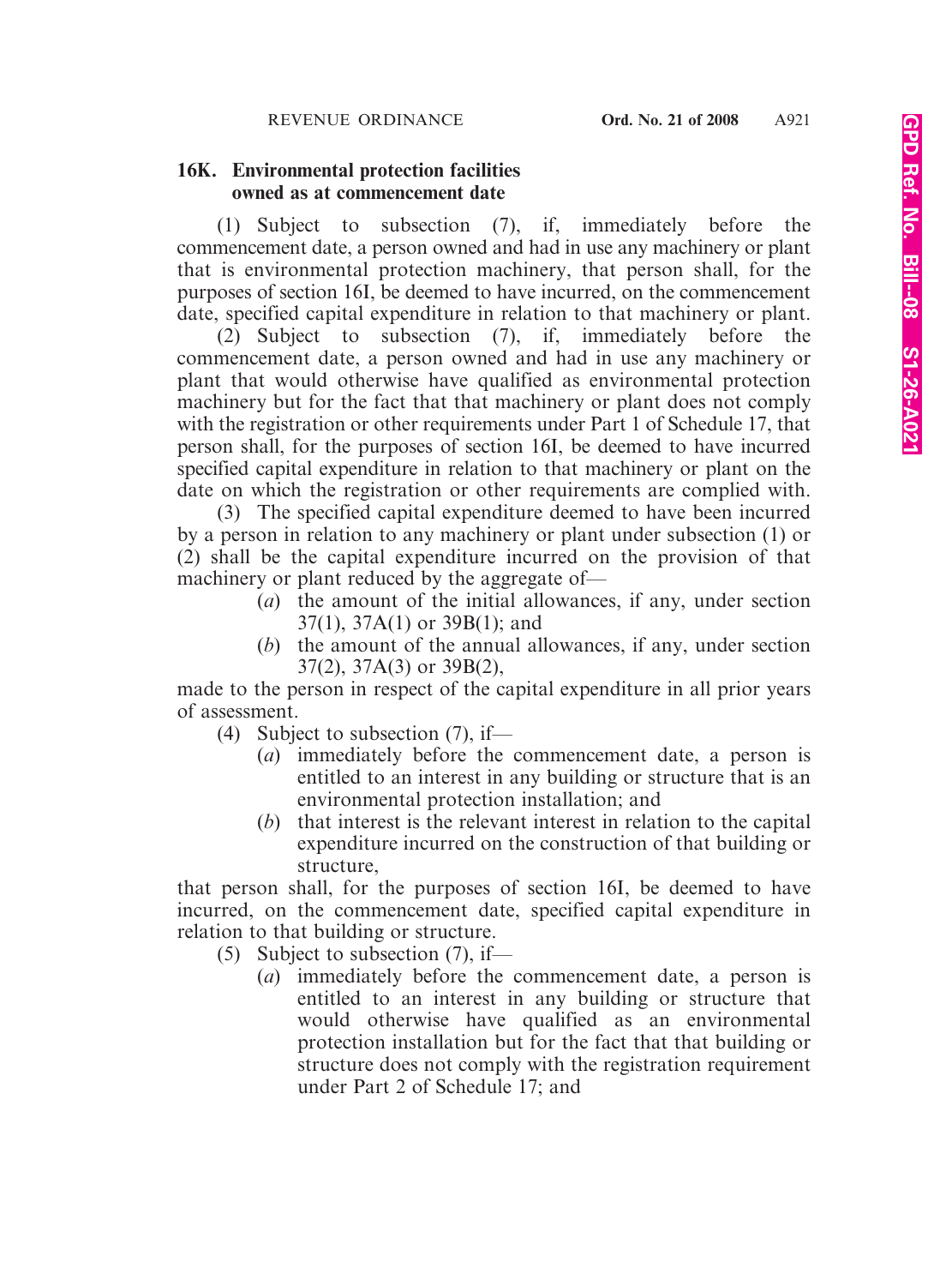(*b*) that interest is the relevant interest in relation to the capital expenditure incurred on the construction of that building or structure,

that person shall, for the purposes of section 16I, be deemed to have incurred specified capital expenditure in relation to that building or structure on the date on which the registration requirement is complied with.

(6) The specified capital expenditure deemed to have been incurred in relation to any building or structure under subsection (4) or (5) shall be the residue of expenditure in relation to that building or structure immediately before the commencement date, or the residue of expenditure in relation to that building or structure immediately before the date on which the registration requirement under Part 2 of Schedule 17 is complied with, whichever is applicable.

(7) Where a person is deemed to have incurred specified capital expenditure under any of subsections (1), (2), (4) and (5) (referred to in this subsection as "the relevant provision") in the basis period for any year of assessment, the relevant provision applies to him only if he, at any time within one month after the date on which a notice of the assessment made in respect of that year of assessment under section 59 is given under section 62, elects in writing that the relevant provision shall so apply to him.

(8) An election under subsection (7), once made, is irrevocable.".

### **5. Approved charitable donations**

(1) The heading of section 26C is amended by adding "**(Part IVA)**" after "**donations**".

(2) Section 26C(2A)(*b*) is repealed and the following substituted—

- "(*b*) for the year of assessment commencing on 1 April 2003 or any subsequent year of assessment up to and including the year of assessment commencing on 1 April 2007, 25%;
- (*c*) for any year of assessment commencing on or after 1 April 2008,  $35\%$ .".

# **6. Section added**

The following is added—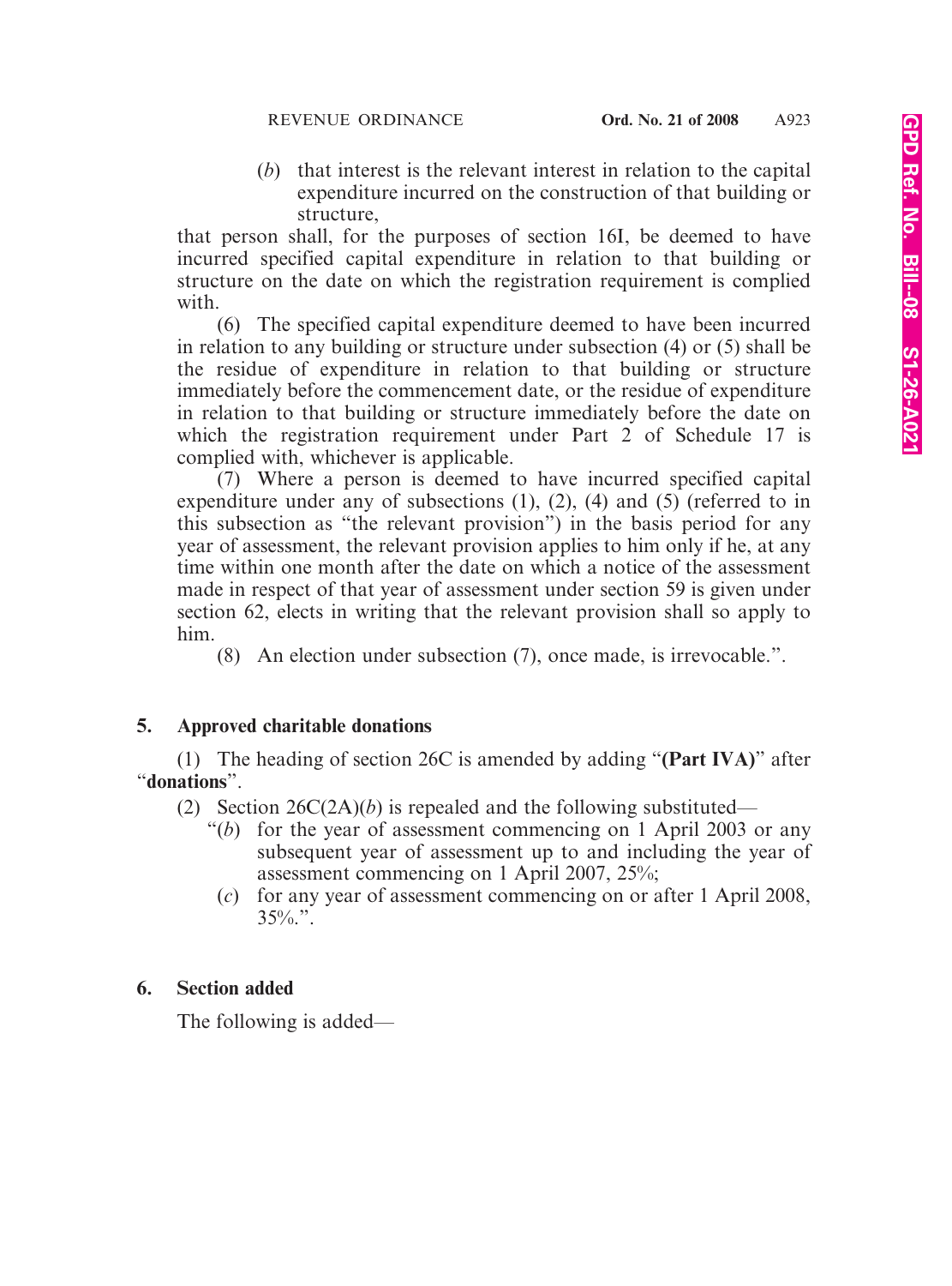#### "**90. Reduction of taxes for year of assessment 2007/08**

Schedule 18 contains provisions relating to the reduction of property tax, salaries tax, profits tax and tax under personal assessment for the year of assessment commencing on 1 April 2007.".

### **7. Standard rate**

(1) Schedule 1 is amended by repealing "For the year of assessment 2004/05 and for each year after that year" and substituting "For the years of assessment 2004/05 to 2007/08 inclusive".

| (2) Schedule 1 is amended by adding at the end— |           |
|-------------------------------------------------|-----------|
| "For the year of assessment 2008/09 and         |           |
| for each year after that year                   | $-15\%$ . |

### **8. Rates**

(1) Schedule 2 is amended in the subheading "For the year of assessment 2007/08 and for each year after that year" by repealing "and for each year after that year".

(2) Schedule 2 is amended by adding at the end—

### "For the year of assessment 2008/09 and for each year after that year

| <b>SECOND COLUMN</b>         | <b>THIRD COLUMN</b> |
|------------------------------|---------------------|
| (a) Upon the first $$40,000$ | $2\%$               |
| (b) Upon the next $$40,000$  | $7\%$               |
| $(c)$ Upon the next \$40,000 | $12\%$              |
| $(d)$ Upon the remainder     | $17\%$ "            |

### **9. Allowances**

(1) Schedule 4 is amended in the subheading "For the year of assessment 2007/08 and for each year after that year" by repealing "and for each year after that year".

(2) Schedule 4 is amended by adding at the end—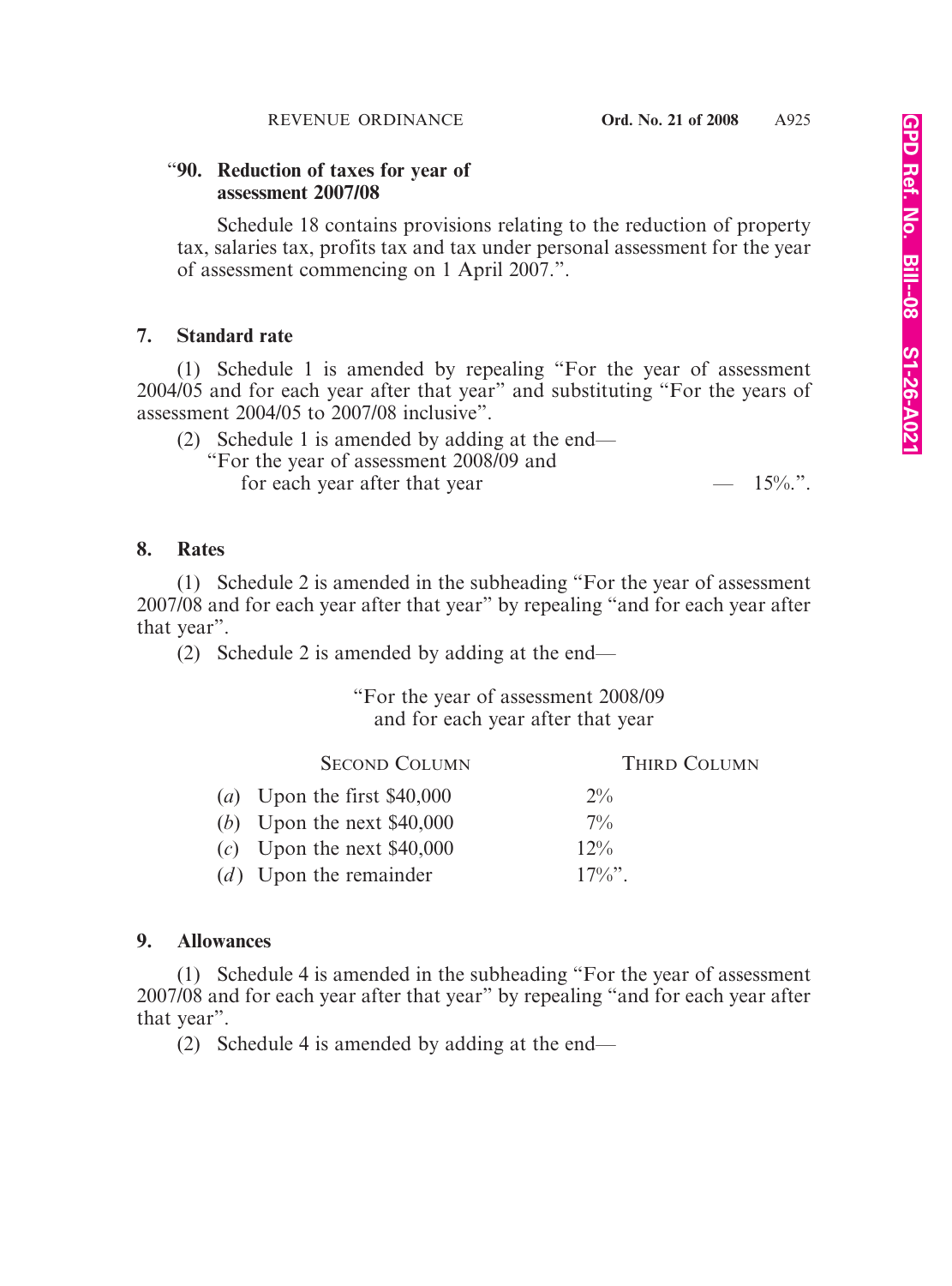### "For the year of assessment 2008/09 and for each year after that year

|    | <b>FIRST COLUMN</b><br>(section)                              | <b>SECOND COLUMN</b><br>(the prescribed amount) |
|----|---------------------------------------------------------------|-------------------------------------------------|
| 1. | Section 28 (basic allowance)                                  | \$108,000                                       |
| 2. | Section 29 (married person's<br>allowance)                    | \$216,000                                       |
| 3. | Section 30 (dependent parent<br>allowance)—                   |                                                 |
|    | subsection $(3)(a)$<br>(a)                                    | \$30,000                                        |
|    | subsection $(3)(b)$<br>(b)                                    | \$30,000                                        |
|    | subsection $(3A)(a)$<br>(c)                                   | \$15,000                                        |
|    | subsection $(3A)(b)$<br>(d)                                   | \$15,000                                        |
|    | subsection $(4)(a)$<br>(e)                                    | \$12,000                                        |
| 4. | Section 30A (dependent grandparent<br>allowance)—             |                                                 |
|    | subsection $(3)(a)$<br>(a)                                    | \$30,000                                        |
|    | subsection $(3)(b)$<br>(b)                                    | \$30,000                                        |
|    | subsection $(3A)(a)$<br>(c)                                   | \$15,000                                        |
|    | (d) subsection $(3A)(b)$                                      | \$15,000                                        |
|    | subsection $(4)(a)$<br>(e)                                    | \$12,000                                        |
| 5. | Section $30B(1)$ (dependent brother or                        |                                                 |
|    | dependent sister allowance)                                   | \$30,000                                        |
| 6. | Section 31 (child allowance)—                                 |                                                 |
|    | subsection $(1)$<br>(a)                                       | \$50,000 for each child                         |
|    | (b) subsection $(1A)$                                         | \$50,000 for each child                         |
|    | subsection $(5)$ (in relation to<br>(c)<br>subsection $(1)$ ) | \$450,000                                       |
|    | subsection $(5)$ (in relation to<br>(d)<br>subsection (1A))   | \$450,000                                       |
| 7. | Section 31A(1) (disabled dependant<br>allowance)              | \$60,000                                        |
| 8. | Section 32(1) (single parent allowance)                       | $$108,000$ ".                                   |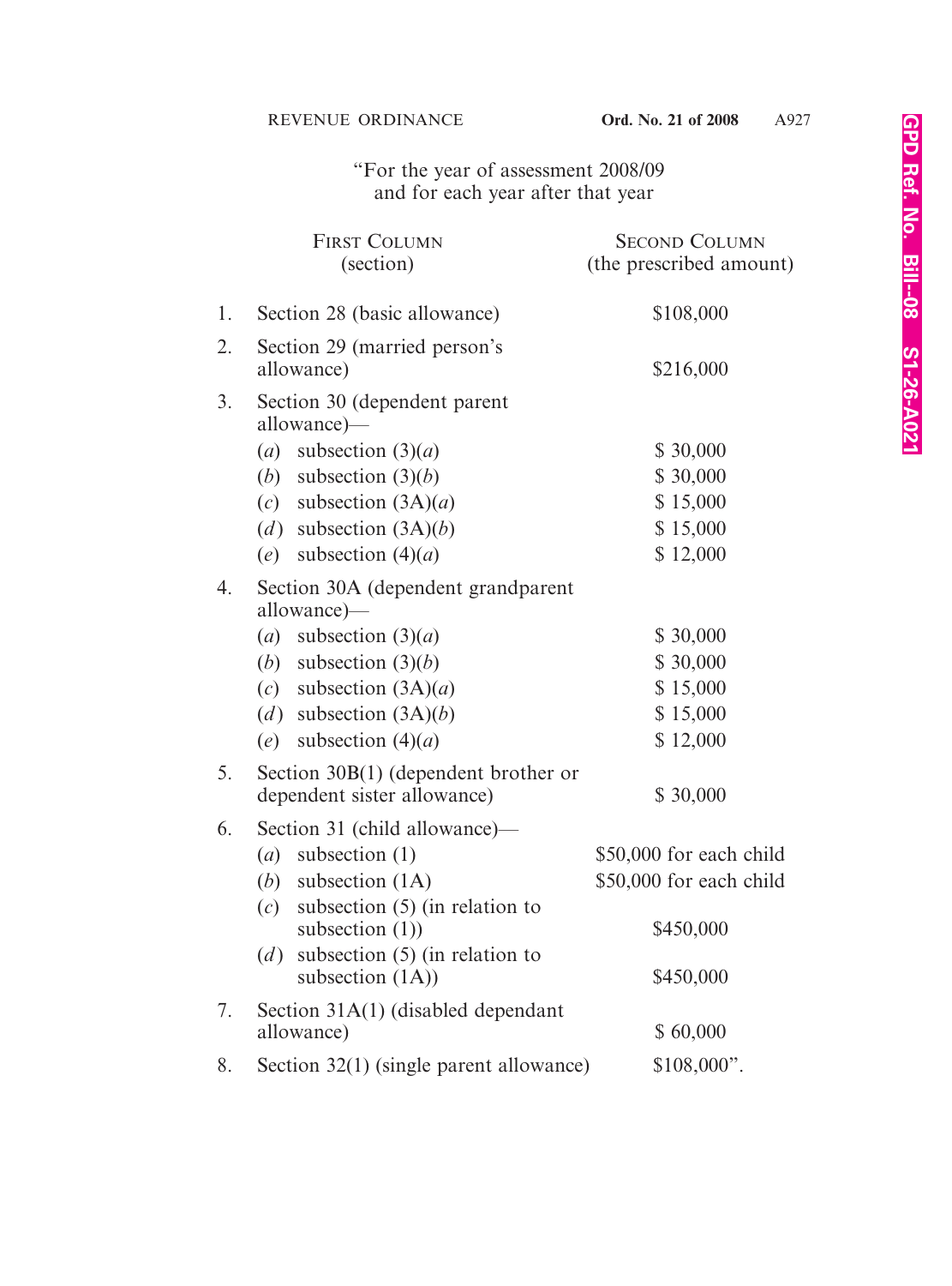#### **10. Rate of profits tax in respect of a corporation**

(1) Schedule 8 is amended by repealing "For the year of assessment 2003/04 and for each year after that year" and substituting "For the years of assessment 2003/04 to 2007/08 inclusive".

(2) Schedule 8 is amended by adding at the end— "For the year of assessment 2008/09 and for each year after that year  $16\frac{1}{2}\%$ .

### **11. Schedules 17 and 18 added**

The following are added—

#### "SCHEDULE 17 [ss. 16H & 16K]

### ENVIRONMENTAL PROTECTION FACILITIES

### PART 1

#### MACHINERY OR PLANT

1. Low noise construction machinery or plant registered under the Quality Powered Mechanical Equipment system administered by the Environmental Protection Department.

2. Air pollution control machinery or plant in compliance with the requirements under the Air Pollution Control Ordinance (Cap. 311).

3. Waste treatment machinery or plant in compliance with the requirements under the Waste Disposal Ordinance (Cap. 354).

4. Wastewater treatment machinery or plant in compliance with the requirements under the Water Pollution Control Ordinance (Cap. 358).

### PART 2

#### INSTALLATIONS

1. Any of the following installations—

- (*a*) solar water heating installations;
- (*b*) solar photovoltaic installations;
- (*c*) wind turbine installations;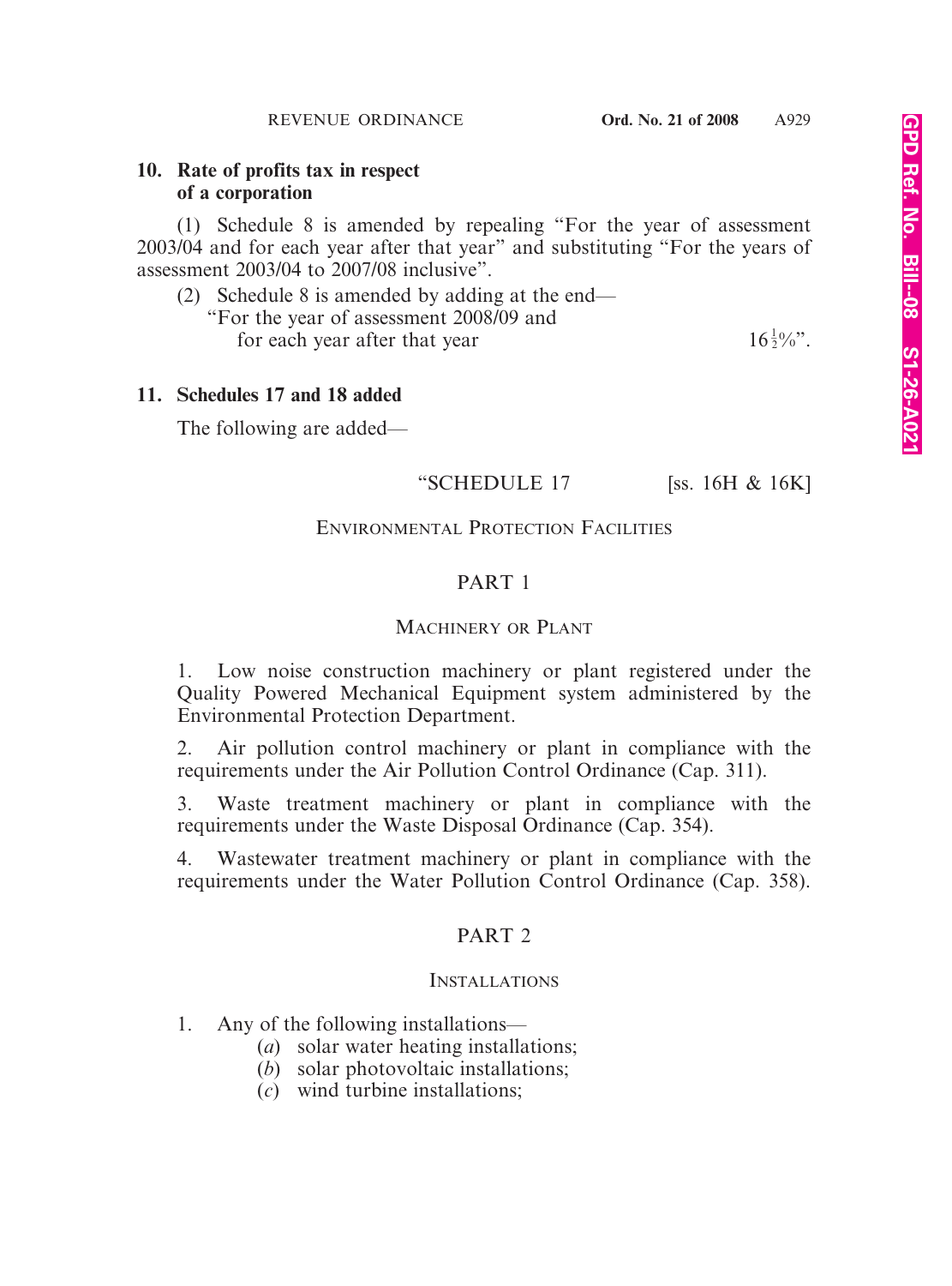- (*d*) offshore wind farm installations;
- (*e*) landfill gas installations;
- (*f*) anaerobic digestion installations;
- (*g*) thermal waste treatment installations;
- (*h*) wave power installations;
- (*i*) hydroelectric installations;
- ( *j*) bio-fuel installations;
- (*k*) biomass combined-heat-and-power installations;
- (*l*) geothermal installations.

2. Energy efficient building installations registered under the Hong Kong Energy Efficiency Registration Scheme for Buildings administered by the Electrical and Mechanical Services Department.

SCHEDULE 18 [s. 90]

————————————————————

# REDUCTION OF TAXES FOR YEAR OF ASSESSMENT 2007/08

# 1. **Property tax**

(1) The amount of property tax charged under Part II of this Ordinance for the year of assessment commencing on 1 April 2007 shall be reduced by an amount equivalent to—

(*a*) 75% of the amount of the tax as computed under section 5(1) of this Ordinance; or

(*b*) \$25,000,

whichever is the less.

(2) Where a person is the sole owner of 2 or more properties, the reduction under subsection (1) applies separately to each of those properties.

(3) Where 2 or more persons are joint owners or owners in common of 2 or more properties, the reduction under subsection (1) applies separately to each of those properties.

(4) Where 2 or more persons are joint owners or owners in common of a property, and any of them has elected to be assessed in accordance with Part VII of this Ordinance for the year of assessment commencing on 1 April 2007, the reduction under subsection (1) applies to the tax chargeable on the whole of the net assessable value of the property, and not the tax charged on the net assessable value of the property shared by those persons who have not made that election.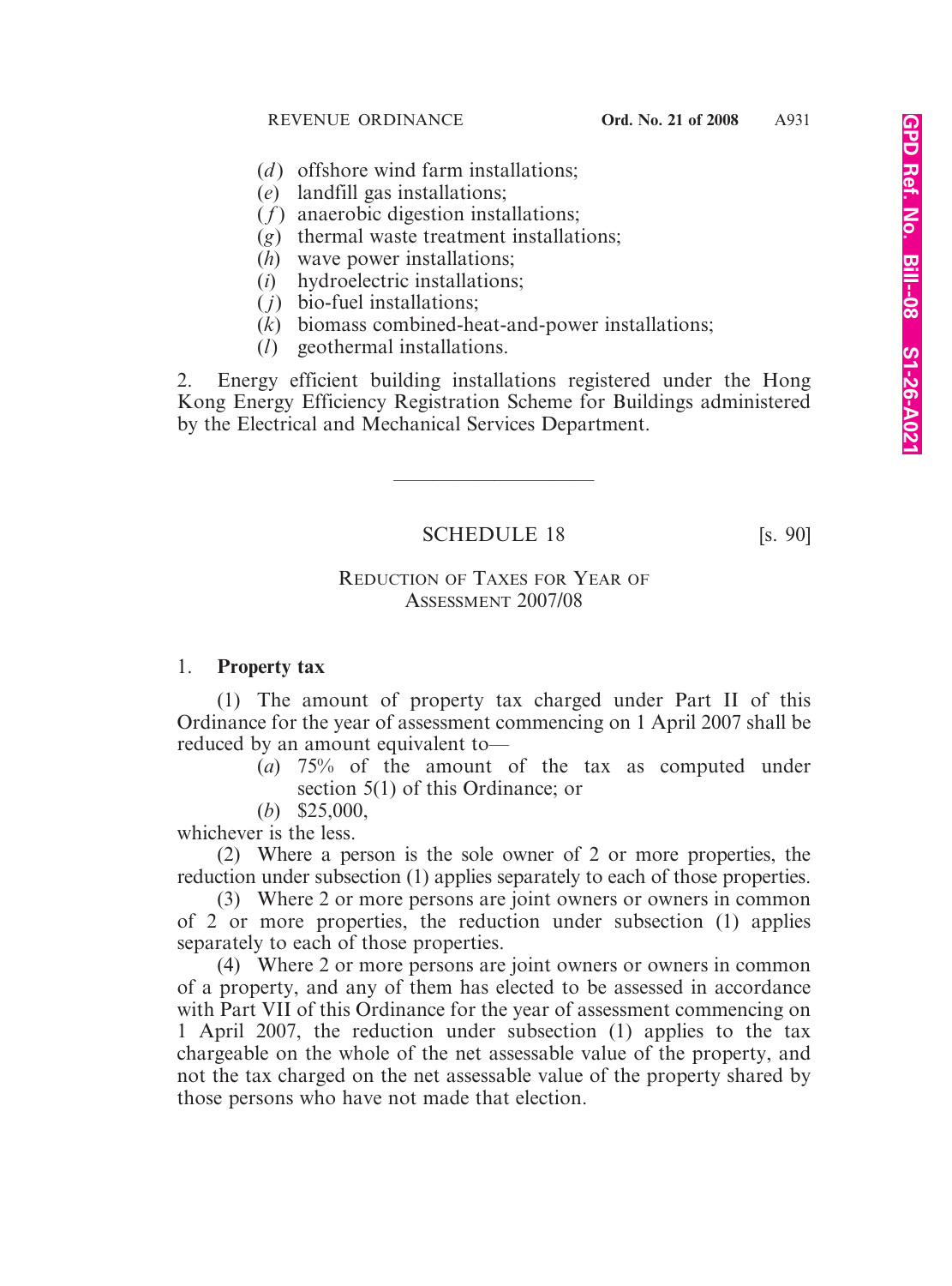(5) In this section—

"property" (物業) means any land or buildings or land and buildings as defined in section 7A of this Ordinance—

- (*a*) that is a separate tenement for which a rateable value is estimated in accordance with section 10 of the Rating Ordinance (Cap. 116) for the financial year commencing on 1 April 2007;
- (*b*) if paragraph (*a*) does not apply, that is the subject tenement of any agreement, whether in writing or not, providing for the right of use of the land or buildings or land and buildings; or
- (*c*) if paragraphs (*a*) and (*b*) do not apply, that is considered as a separate tenement by the Commissioner having regard to the circumstances of the case.

### 2. **Salaries tax**

The amount of salaries tax charged under Part III of this Ordinance for the year of assessment commencing on 1 April 2007 shall be reduced by an amount equivalent to—

- (*a*) 75% of the amount of the tax as computed under section 13(1) of this Ordinance read together with section 13(2) of this Ordinance; or
- (*b*) \$25,000,

whichever is the less.

# 3. **Profits tax**

(1) The amount of profits tax charged under Part IV of this Ordinance for the year of assessment commencing on 1 April 2007 shall be reduced by an amount equivalent to—

- (*a*) 75% of the amount of the tax as computed under section 14 of this Ordinance read together with sections 14A and 14B of this Ordinance; or
- (*b*) \$25,000,

whichever is the less.

(2) Where a trade, profession or business is carried on by a partnership, and any of the partners has elected to be assessed in accordance with Part VII of this Ordinance for the year of assessment commencing on 1 April 2007, the reduction under subsection (1) applies to the tax chargeable on the whole of the net assessable profits of the trade, profession or business, and not the tax charged on the net assessable profits of the trade, profession or business shared by those partners who have not made that election.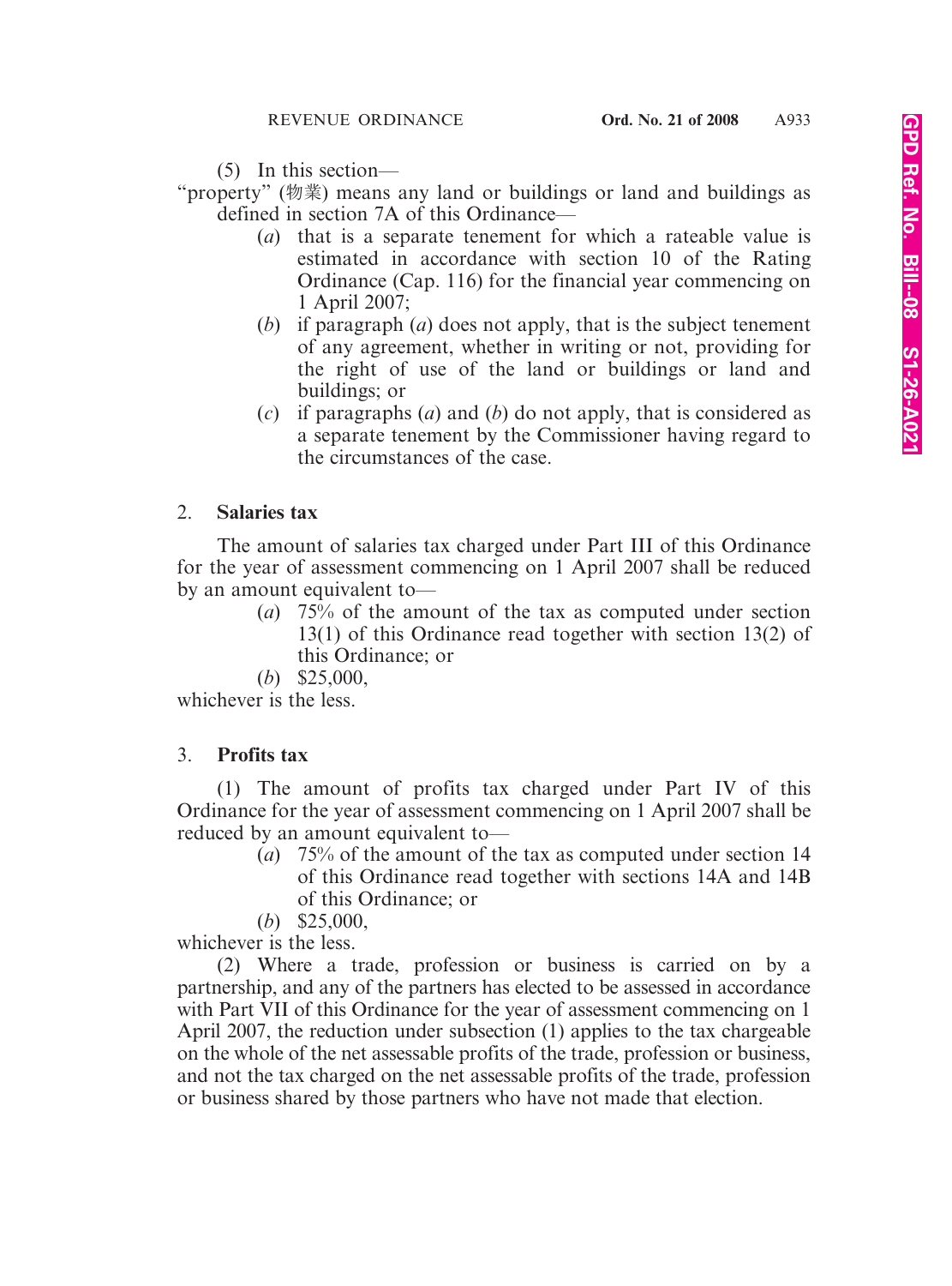#### 4. **Tax under personal assessment**

(1) The amount of tax charged under Part VII of this Ordinance for the year of assessment commencing on 1 April 2007 shall be reduced by an amount equivalent to—

- (*a*) 75% of the amount of the tax as computed under section 43(1) of this Ordinance read together with section 43(1A) of this Ordinance; or
- (*b*) \$25,000,

whichever is the less.

(2) For the purposes of section 43(2B) of this Ordinance, in ascertaining the portion of tax to be charged on each spouse in the year of assessment commencing on 1 April 2007, the amount of tax to be apportioned between the husband and wife shall be the amount as reduced under subsection (1).".

# PART 3

### AMENDMENTS TO HOTEL ACCOMMODATION TAX ORDINANCE

### **12. Tax on accommodation charges**

(1) Section 3(1) of the Hotel Accommodation Tax Ordinance (Cap. 348) is amended by repealing "of 3 per cent" and substituting "specified in the Schedule".

(2) Section 3(2) is amended by repealing "to be levied under this section" and substituting "specified in the Schedule".

### **13. Tax to be paid and returns made to Collector**

Section 5 is amended by adding—

"(4) Subsection (1) does not apply to any period during which the rate of tax specified in the Schedule is 0%.".

# **14. Schedule added**

The following is added—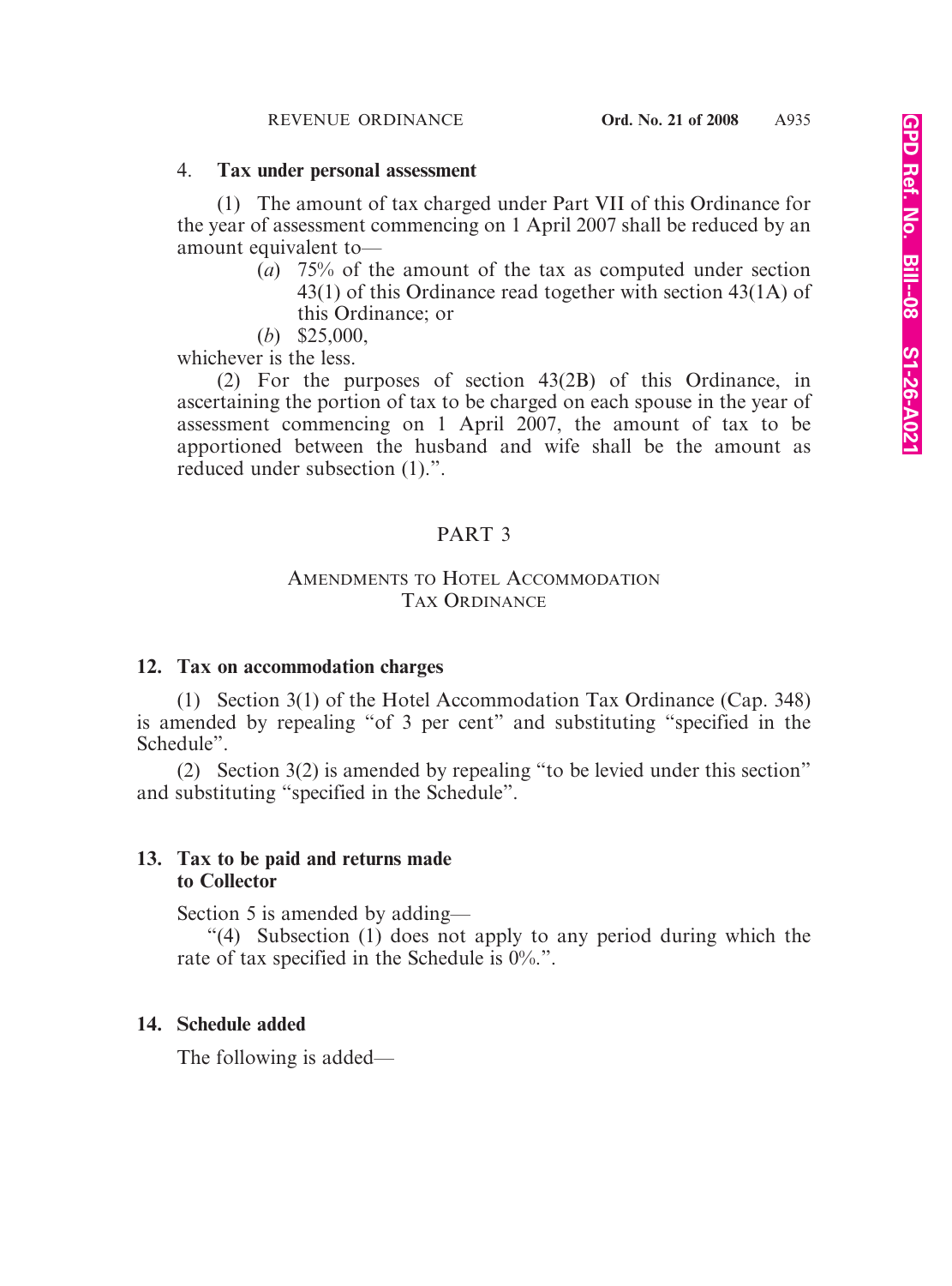#### REVENUE ORDINANCE **Ord. No. 21 of 2008** A937

#### "SCHEDULE [ss. 3 & 5]

#### RATE SPECIFIED FOR PURPOSES OF SECTION 3(1)

 $0\%$ ".

#### PART 4

#### TRANSITIONAL PROVISIONS

#### **15. Interpretation**

(1) In this Part—

"current year of assessment" (本課稅年度) means the year of assessment commencing on 1 April 2008;

"preceding year of assessment" (上一課稅年度) means the year of assessment commencing on 1 April 2007;

"principal Ordinance" (《條例》) means the Inland Revenue Ordinance (Cap. 112).

(2) If an expression used in this Part is also used in the principal Ordinance, it has the same meaning as in the principal Ordinance.

#### **16. Allowances granted for current year of assessment**

(1) For the purposes of section 63C(1) of the principal Ordinance, in calculating the net chargeable income of a person for the preceding year of assessment to ascertain the provisional salaries tax in respect of the current year of assessment—

- (*a*) the reference to "such allowances as are under Part V permitted for that person" in section  $12B(1)(b)$  of the principal Ordinance; and
- (*b*) the reference to "such allowances as are under Part V permitted in their case" in section 12B(2)(*b*) of the principal Ordinance,

shall be construed to mean such allowances that may be granted to that person, or that person and his or her spouse, whichever is applicable, for the current year of assessment under Part V of the principal Ordinance as amended by this Ordinance.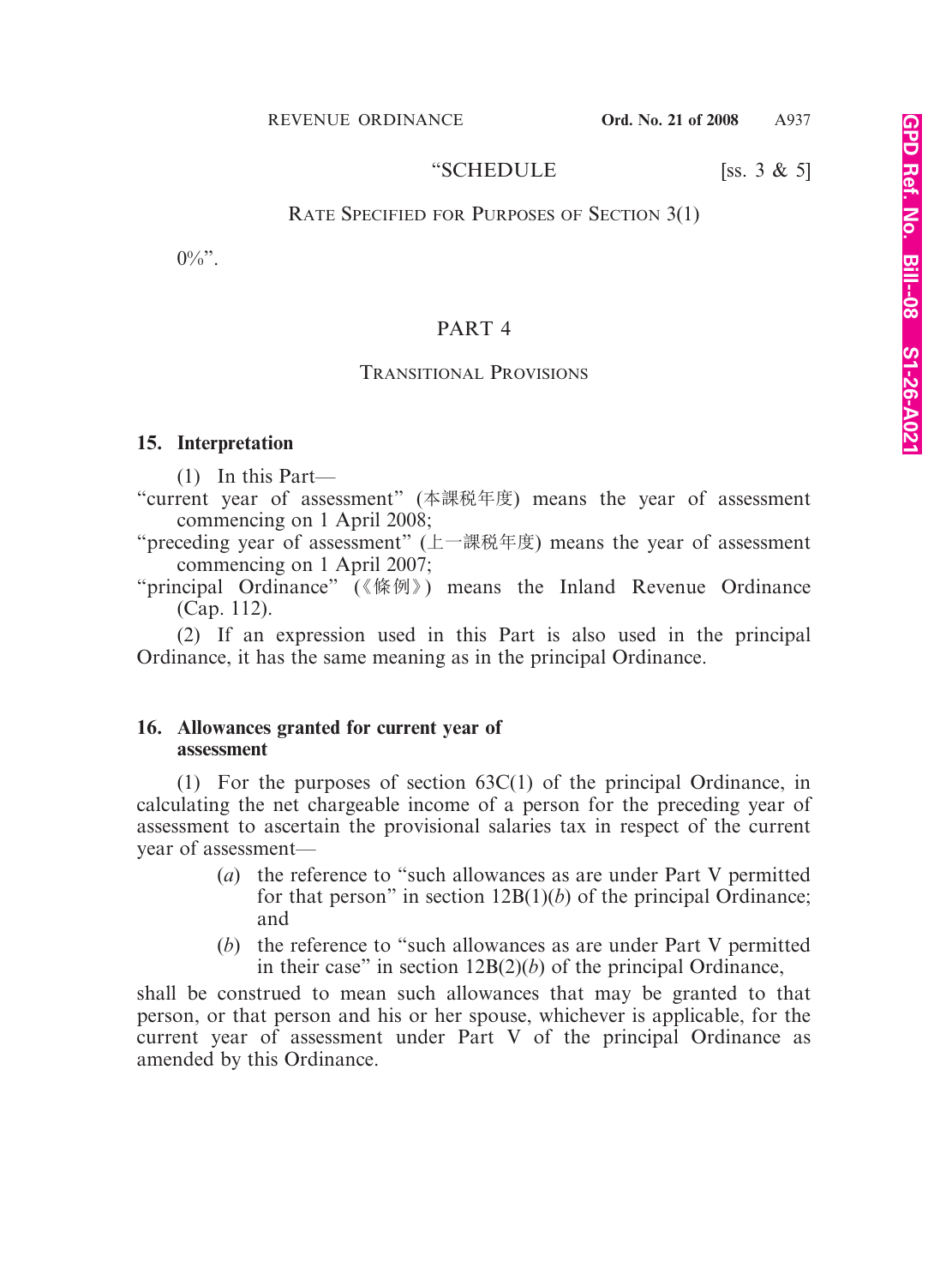(2) For the purposes of an application under section 63E(1) of the principal Ordinance to hold over the payment of provisional salaries tax in respect of the current year of assessment, the references to "net chargeable income for the year preceding the year of assessment" in section  $63E(2)(a)$  and (*b*) of the principal Ordinance shall be construed to mean the net chargeable income for the preceding year of assessment as calculated in accordance with subsection  $(1)$ .

# **17. Applications for holding over payment of provisional salaries tax on additional grounds**

(1) Without prejudice to section 63E of the principal Ordinance, where in relation to the current year of assessment a person is liable to pay provisional salaries tax, he may, by notice in writing lodged with the Commissioner, apply to the Commissioner on a ground specified in subsection (3) to have the payment of the whole or part of such tax held over until he is required to pay salaries tax for the current year of assessment.

- (2) An application under subsection (1) must be made not later than—
	- (*a*) 28 days before the day by which the provisional salaries tax is to be paid; or
	- (*b*) 14 days after the date of the notice for payment of provisional salaries tax under section 63C(6) of the principal Ordinance,

whichever is the later.

(3) The following grounds are specified for the purposes of subsection (1)—

- (*a*) in the case of a person on whom tax was charged under Part III of the principal Ordinance in the preceding year of assessment, the ground that the aggregate amount of the approved charitable donations made or to be made by the person or his or her spouse, not being a spouse living apart from the person, during the current year of assessment exceeds, or is likely to exceed,  $25\%$  of —
	- (i) subject to subparagraph (ii), the person's assessable income for the preceding year of assessment as reduced by the deductions provided for under section 12(1)(*a*) and (*b*) of the principal Ordinance for the preceding year of assessment; or
	- (ii) if the person and his or her spouse have made an election under section 10(2) of the principal Ordinance in respect of the preceding year of assessment, the aggregate of their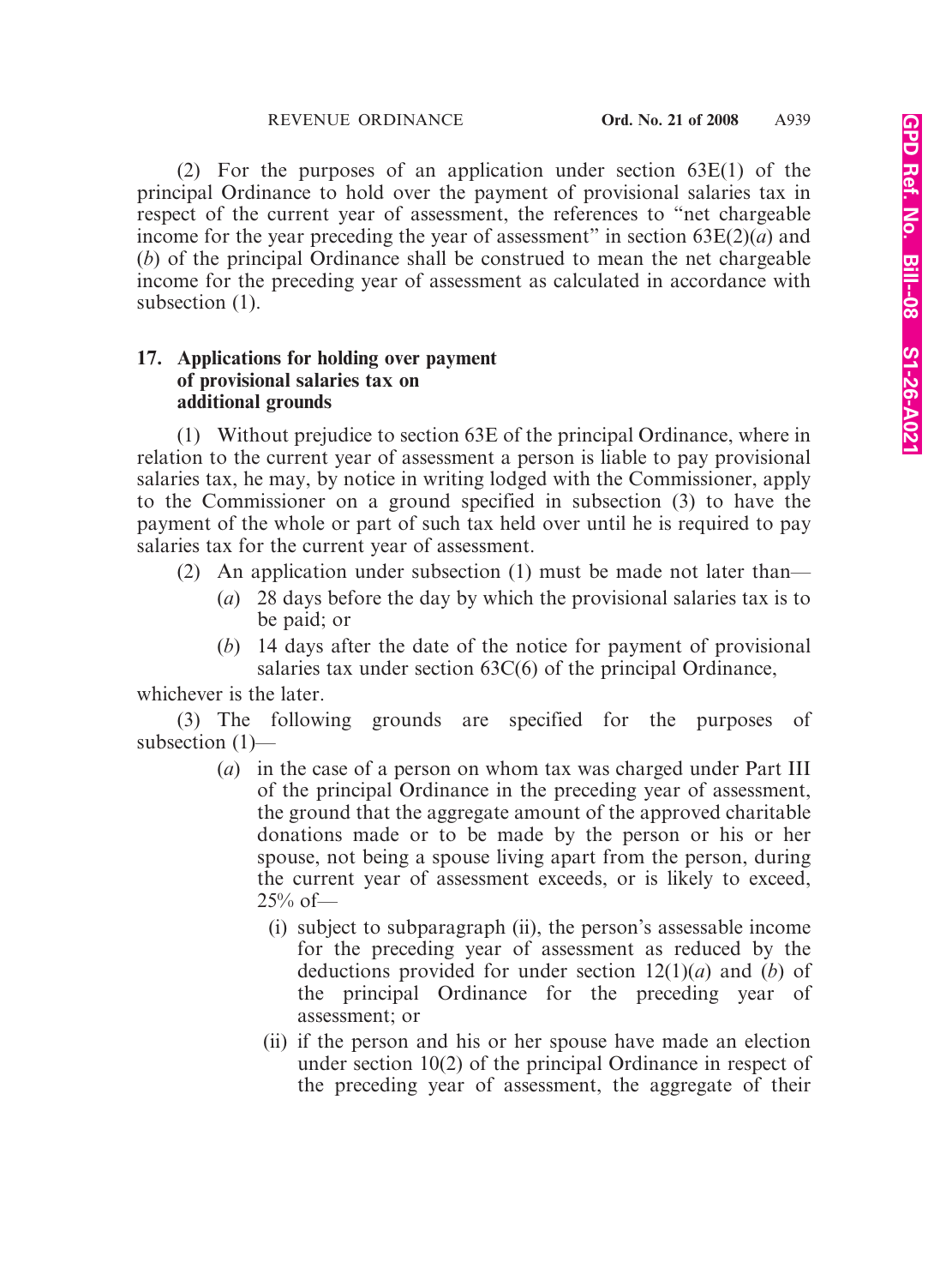assessable incomes for the preceding year of assessment as reduced in each case by the deductions provided for under section 12(1)(*a*) and (*b*) of the principal Ordinance for the preceding year of assessment;

- (*b*) in the case of a person who has made an election under section 41 of the principal Ordinance in respect of the preceding year of assessment, the ground that the aggregate amount of the approved charitable donations made or to be made by the person or his or her spouse, not being a spouse living apart from the person, during the current year of assessment exceeds, or is likely to exceed, 25% of the aggregate of—
	- (i) the person's total income for the preceding year of assessment;
	- (ii) any sum which was allowed as a deduction under section 16D of the principal Ordinance for the preceding year of assessment; and
	- (iii) any sum which was allowed as a deduction under section 12(1)(*e*) of the principal Ordinance for the preceding year of assessment.

### **18. Applications for holding over payment of provisional profits tax on additional grounds**

(1) Without prejudice to section 63J of the principal Ordinance, where in relation to the current year of assessment a person is liable to pay provisional profits tax, he may, by notice in writing lodged with the Commissioner, apply to the Commissioner on the ground specified in subsection (3) to have the payment of the whole or part of such tax held over until he is required to pay profits tax for the current year of assessment.

- (2) An application under subsection (1) must be made not later than—
	- (*a*) 28 days before the day by which the provisional profits tax is to be paid; or
	- (*b*) 14 days after the date of the notice for payment of provisional profits tax under section 63H(7) of the principal Ordinance,

whichever is the later.

(3) The ground specified for the purposes of subsection (1) is that the aggregate amount of the approved charitable donations made or to be made by the person during the current year of assessment exceeds, or is likely to exceed, 25% of the balance of the person's assessable profits for the preceding year of assessment after making any adjustment for the allowances and charges provided under Part VI of the principal Ordinance for the preceding year of assessment.